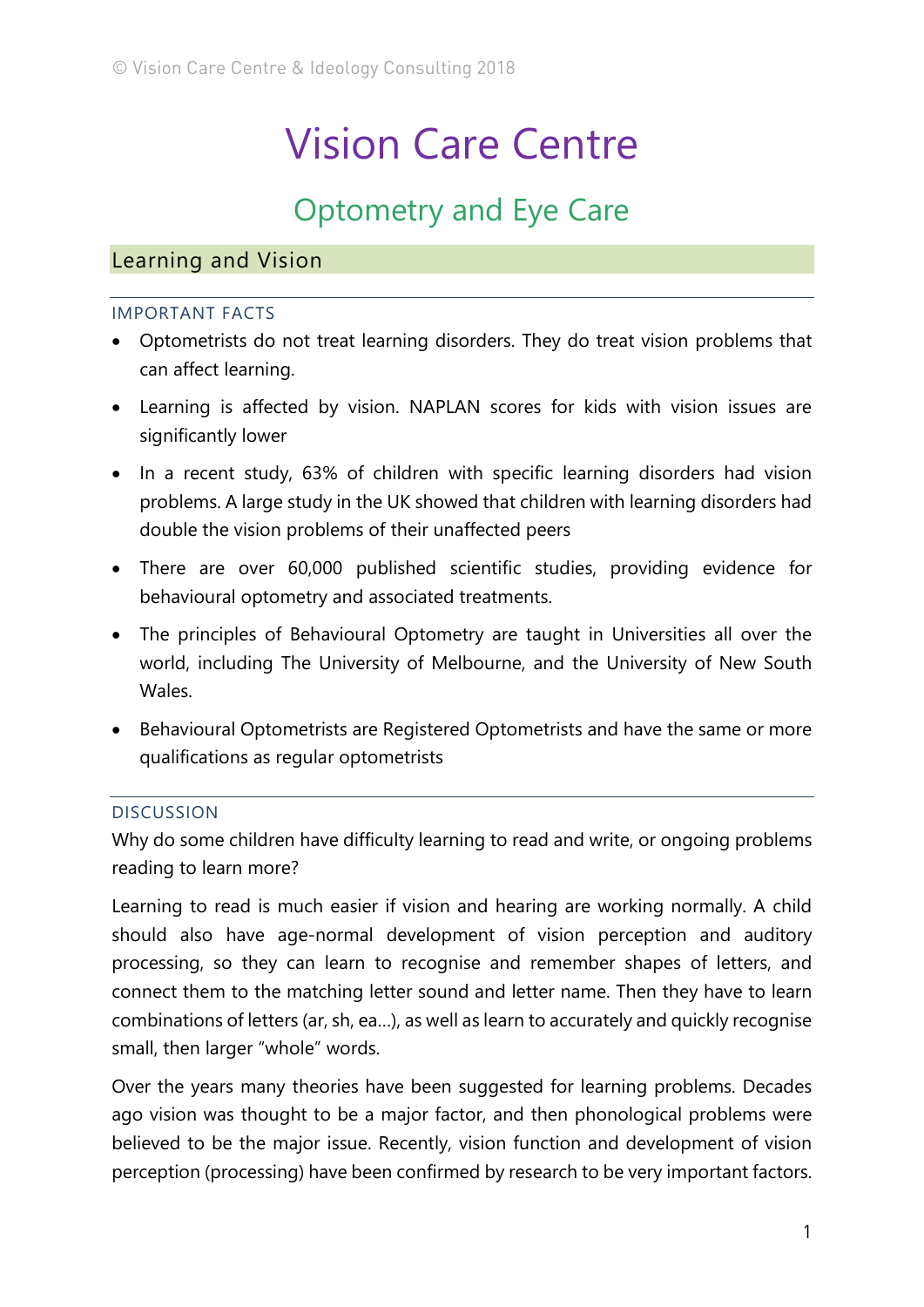Yet learning problems are almost always due to a combination of reasons, and it is important that all possible causes be investigated, and treated where necessary. Dyslexia is the most severe learning disability, but many people have reading problems rather than severe dyslexia.

#### LEARNING AND VISION FUNCTION

Most children have normal **sight**, to see well on an eye chart at a distance, but many children have (often undetected) problems of **vision** involving **focusing, eye coordination, convergence, and eye movements,** necessary for reading and writing tasks at near. Unfortunately, if a child is tested only on a distance eye chart they may be wrongly assumed to have normal vision for reading and writing up close, but this is not the full story. Problems with focusing and eye coordination can significantly interfere with the child's ability to use their eyes to read fluently and accurately.

Paediatric optometrists do not treat dyslexia, dyspraxia, or ADHD. Optometrists who provide behavioural optometry care assess and treat **learning-related vision problems** of function and processing which can restrict learning capability, using proven scientific tests and management. It does not help to have reading problems or dyslexia, AND to have a vision problem.

Research of children's classroom visual demands' shows that **vision for purpose** in classrooms has less to do with sight, and more to do with visual efficiency  $\frac{1}{1}$  $\frac{1}{1}$  $\frac{1}{1}$  as well as strong connections between problems of visual function, visual perception  $2$ , and learning. A recent study by researchers from the Queensland University of Technology Faculty of Education, published in the International Journal of Education Research, looked at vision screening of Grade [3](#page-3-2) children in Australia<sup>3</sup>. Approximately 30% of the children tested were identified as borderline or unsatisfactory by a vision screening and were referred for a full eye examination**. Children found to have vision problems scored significantly lower on NAPLAN tests** of reading, grammar and punctuation, spelling and numeracy, when compared to their not-referred peers. In the majority of cases children had binocular vision problems (poor eye coordination), focusing errors, or a combination of the two, which can all affect a child's ability to achieve comfortable, clear, single vision for reading.

Children with uncorrected short-sightedness (myopia) and long sightedness (hyperopia) and astigmatism have been shown to have lower achievement test scores. Early detection and treatment of vision problems can help remediate the effect of learning-related vision difficulties, and once vision problems are identified and treated, reading can improve <sup>[4](#page-3-3)</sup>. Eye movement development is important to be able to scan along words and lines of reading, and can be tested and improved, as shown by a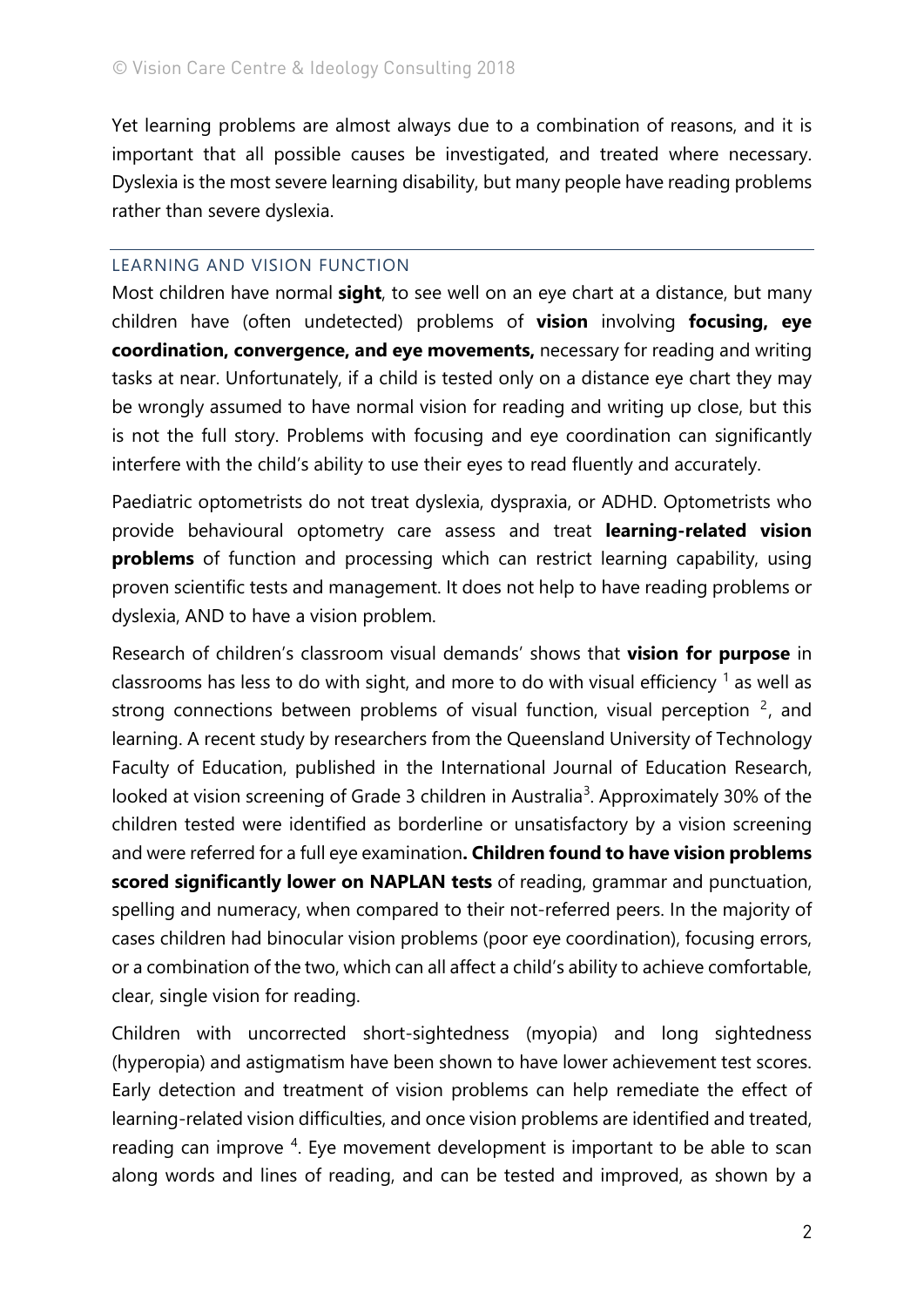recently published study in which treatment of eye movements improved reading fluency and comprehension <sup>[5](#page-3-4)</sup>.

### LEARNING AND VISUAL PERCEPTION DEVELOPMENT

There is growing evidence strongly suggesting that a single phonological deficit theory for severe learning problems is not true for many children with learning issues  $678$  $678$  $678$ , and that visual cognitive weaknesses are much more prevalent in children with reading disability<sup>[9](#page-3-8) [10](#page-3-9) [11](#page-3-10) [12](#page-3-11) [13](#page-3-12)</sup> than in normal readers <sup>[14](#page-3-13) [15](#page-4-0) 16</sup>.

In one study, some children with dyslexia were found to have either phonological or visual processing issues, some had both problems, and some had neither phonological or visual processing issues [17](#page-4-2). Other research has recently shown that Rapid Automatic Naming (RAN = quick recognition for words) and visual motor integration are significantly associated with reading performance  $18$ . In 2016 research showed the visual pathway is very important in severe learning problems, and that intervention for these issues should involve therapy for vision issues <sup>[19](#page-4-4)</sup>.

|    |                                            | <b>Involves</b>                                                                                                                                                                 | <b>Professions</b>                                                                                                                                                             | <b>Implications</b>                                                                                                                                           |
|----|--------------------------------------------|---------------------------------------------------------------------------------------------------------------------------------------------------------------------------------|--------------------------------------------------------------------------------------------------------------------------------------------------------------------------------|---------------------------------------------------------------------------------------------------------------------------------------------------------------|
| 1. | <b>Visual</b><br><b>Integrity</b>          | Visual acuity<br>$\bullet$<br>Refractive error<br>$\bullet$<br>Ocular health<br>$\bullet$                                                                                       | Optometry<br>$\bullet$<br>ophthalmology<br>$\bullet$                                                                                                                           | healthy eyes<br>$\bullet$<br>good eyesight at<br>$\bullet$<br>distance                                                                                        |
| 2. | <b>Visual</b><br>efficiency                | Accommodation<br>$\bullet$<br>(focus)<br>Convergence<br>$\bullet$<br>Eye movements<br>٠<br><b>Binocular vision</b><br>Effect of<br>$\bullet$<br>uncorrected<br>refractive error | Optometry<br>$\bullet$<br>orthoptics<br>$\bullet$<br>(ophthalmology)<br>$\bullet$                                                                                              | clear and<br>$\bullet$<br>comfortable focus<br>and binocular<br>vision for any near<br>(and distance)<br>visual tasks, such<br>as reading and<br>computer use |
| 3. | <b>Visual</b><br>information<br>processing | Interpreting and<br>$\bullet$<br>integrating visual<br>information                                                                                                              | Optometry<br>$\bullet$<br>Behavioural optometry<br>$\bullet$<br>education<br>$\bullet$<br>psychology<br>$\bullet$<br>occupational therapy<br>$\bullet$<br>multidisciplinary*** | Understanding<br>$\bullet$<br>and analysing<br>what we see                                                                                                    |

## **The three aspects of vision in relation to reading and writing, and the professionals involved, are simply summarised as follows:**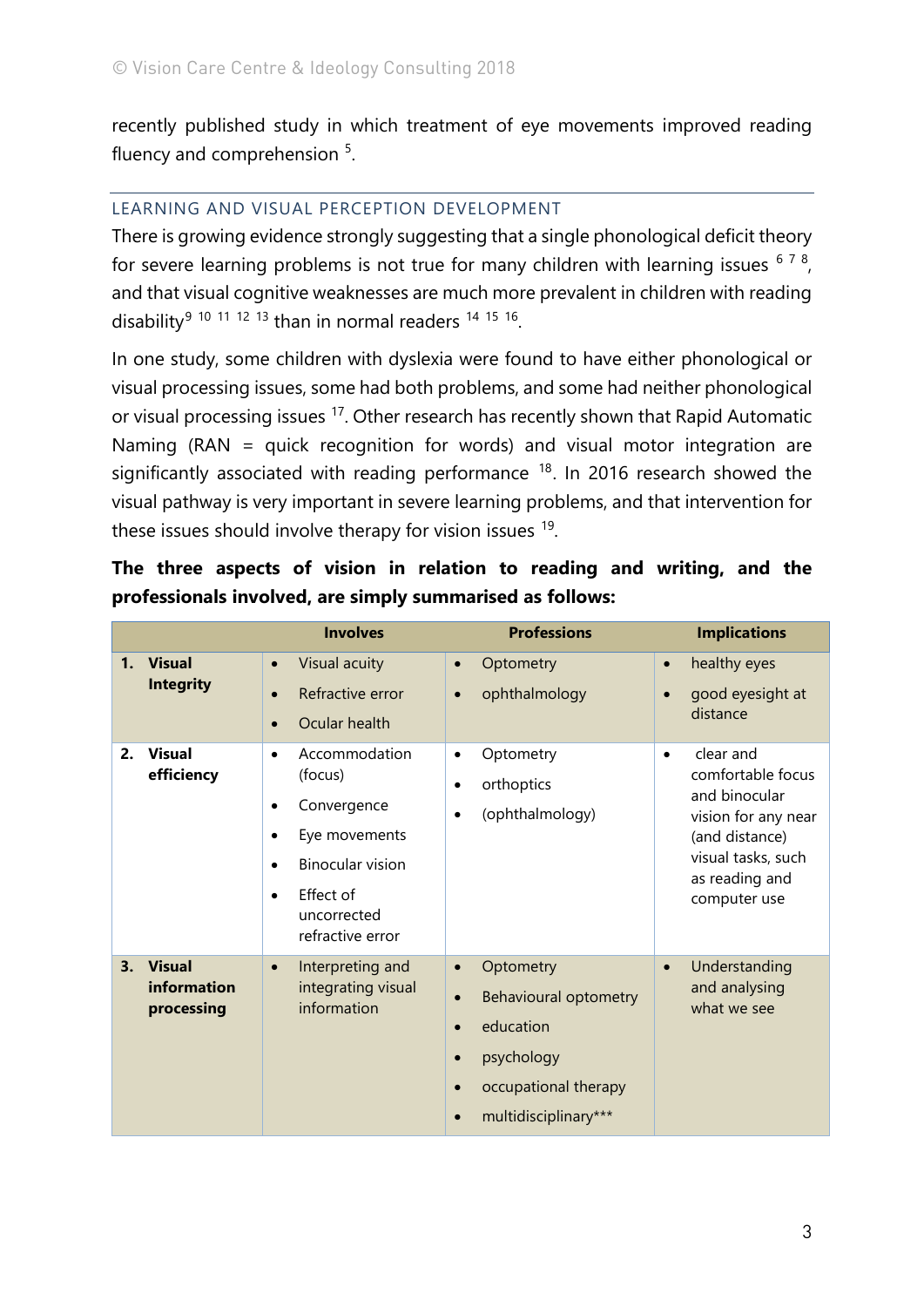**It is very important that children with reading and writing issues have a comprehensive examination with an optometrist experienced in assessing and treating problems of focusing, eye coordination and eye movements, as well as considerations of vision perceptual development to detect or rule out vision as a problem for reading.**

#### **You can find further information and research evidence of specific issues at**

#### **<https://www.acbo.org.au/for-patients/evidence>**

#### REFERENCES

<u>.</u>

<span id="page-3-1"></span><sup>2</sup> Shin HS et al. Relationship between accommodative and vergence dysfunctions and academic achievement for primary school children. Ophthalmic and Physiological Optics 2009;29:615-624.

<span id="page-3-2"></span><sup>3</sup> White SLJ, Wood JM et al. Vision screening outcomes of Grade 3 children in Australia: Differences in academic achievement. International Journal of Educational Research 2017;83:154–159.

<span id="page-3-3"></span>4 Roch-Levecq AC et al. Ametropia, preschoolers' cognitive abilities, and effects of spectacle correction. Archives of Ophthalmology <sup>2008</sup> Feb;126(2):252-8.

<span id="page-3-4"></span><sup>5</sup> Dodick D et al. The effect of in – school saccadic training on reading fluency and comprehension in first and second grade students. Journal of Child Neurology 2017;32:104-111.

<span id="page-3-5"></span><sup>6</sup> Vidyasagar, T. R., & Pammer, K. Dyslexia: a deficit in visuo-spatial attention, not in phonological processing. Trends In Cognitive Sciences 2010;14(2):57-63.

<span id="page-3-6"></span><sup>7</sup> Kubova, Z., Kuba, M et al.. Comparison of visual information processing in school-age dyslexics and normal readers via motion-onset visual evoked potentials. *Vision Research 2015; 111* (Pt A), 97-104.

<span id="page-3-7"></span><sup>8</sup> Stein, J. Dyslexia: the Role of Vision and Visual Attention. Current Developmental Disorders Reports 2014; 1(4), 267-280.

<span id="page-3-8"></span><sup>9</sup> Richlan F et al. Developmental dyslexia: dysfunction of a left hemisphere reading network. Frontiers in Human Neuroscience 201;.1

<span id="page-3-9"></span><sup>10</sup> Goldstand, S., Koslowe, K.C et al. Vision, visual-information processing, and academic performance among seventh-grade schoolchildren: a more significant relationship than we thought? American Journal of Occupational Therapy 2005:(4), 377.

<span id="page-3-10"></span><sup>11</sup> Kevan, A., & Pammer, K. (2009). Predicting early reading skills from pre-reading measures of dorsal stream functioning. Neuropsychologia <sup>2009</sup> ;47 : 3174-3181.

<span id="page-3-11"></span><sup>12</sup> Kevan, A., & Pammer, K. (2008). Visual deficits in pre-readers at familial risk for dyslexia. *Vision* Research 2008;48:2835-2839.

<span id="page-3-12"></span><sup>13</sup> Facoetti, A., et al. The relationship between visuo-spatial attention and nonword reading in developmental dyslexia. Cognitive Neuropsychology 2006;23(6) :841-855.

<span id="page-3-13"></span><sup>14</sup> Franceschini, S.et al. Report: A Causal Link between Visual Spatial Attention and Reading Acquisition. Current Biology 2012. 22, 814-819.

<span id="page-3-0"></span><sup>&</sup>lt;sup>1</sup> Narayanasami S. Visual demands in modern Australian primary classrooms. *Clinical and* Experimental Optometry 2016;99:233-240.